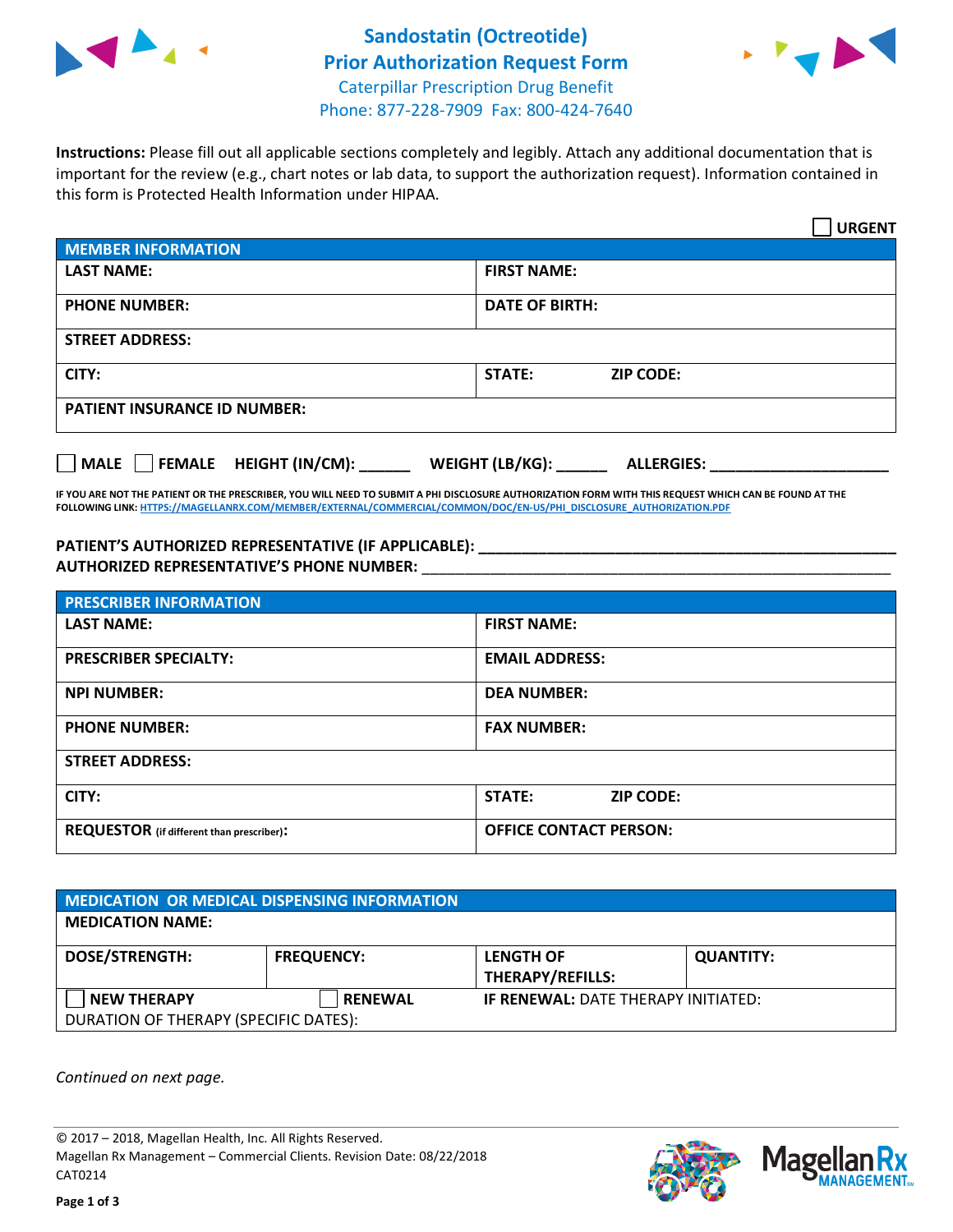



| <b>MEMBER'S LAST NAME:</b>                                                                                                                                                                              | <b>MEMBER'S FIRST NAME:</b>                                                                                |                                                       |  |  |
|---------------------------------------------------------------------------------------------------------------------------------------------------------------------------------------------------------|------------------------------------------------------------------------------------------------------------|-------------------------------------------------------|--|--|
|                                                                                                                                                                                                         | 1. HAS THE PATIENT TRIED ANY OTHER MEDICATIONS FOR THIS CONDITION?                                         | <b>NO</b><br>YES (if yes, complete below)             |  |  |
| <b>MEDICATION/THERAPY (SPECIFY</b><br>DRUG NAME AND DOSAGE):                                                                                                                                            | <b>DURATION OF THERAPY (SPECIFY</b><br>DATES):                                                             | <b>RESPONSE/REASON FOR</b><br><b>FAILURE/ALLERGY:</b> |  |  |
| <b>2. LIST DIAGNOSES:</b>                                                                                                                                                                               |                                                                                                            | <b>ICD-10:</b>                                        |  |  |
| □ Acromegaly<br>□ Carcinoid tumor<br>□ Chemotherapy induced diarrhea<br>□ Chylous ascites<br>□ Vasoactive intestinal peptide tumors (VIPomas)<br>□ Other Diagnosis _____________________ICD-10 Code(s): |                                                                                                            |                                                       |  |  |
| PRIOR AUTHORIZATION.                                                                                                                                                                                    | 3. REQUIRED CLINICAL INFORMATION: PLEASE PROVIDE ALL RELEVANT CLINICAL INFORMATION TO SUPPORT A            |                                                       |  |  |
| For acromegaly, answer the following:                                                                                                                                                                   |                                                                                                            |                                                       |  |  |
|                                                                                                                                                                                                         | Did the patient have a documented inadequate response to surgery and/or radiotherapy? $\Box$ Yes $\Box$ No |                                                       |  |  |
| Is this a request for initial therapy? $\Box$ Yes $\Box$ No<br>Is the patient a candidate for either surgery or radiotherapy?* $\Box$ Yes $\Box$ No<br>*If NO, please submit documentation.             |                                                                                                            |                                                       |  |  |
| For carcinoid tumors, answer the following:<br>Does the patient have severe diarrhea/flushing episodes? $\square$ Yes $\square$ No                                                                      |                                                                                                            |                                                       |  |  |
| For chemotherapy induced diarrhea, answer the following:<br>Has the patient had a documented inadequate response to loperamide?* $\square$ Yes $\square$ No<br>*Please provide documentation.           |                                                                                                            |                                                       |  |  |
| For chylous ascites, also answer the following:<br>Does the patient have a diagnosis of chylous ascites post-liver transplantation? $\square$ Yes $\square$ No                                          |                                                                                                            |                                                       |  |  |
| Does the patient have a documented inadequate response to a low-fat diet and/or total parenteral nutrition (TPN)<br>alone?* □ Yes □ No<br>*Please provide documentation.                                |                                                                                                            |                                                       |  |  |
| Has the patient already received two (2) months of therapy with Sandostatin (octreotide)? $\Box$ Yes $\Box$ No                                                                                          |                                                                                                            |                                                       |  |  |
| For vasoactive intestinal peptide tumors (VIPomas), answer the following:<br>Does the patient have profuse watery diarrhea? $\Box$ Yes $\Box$ No                                                        |                                                                                                            |                                                       |  |  |